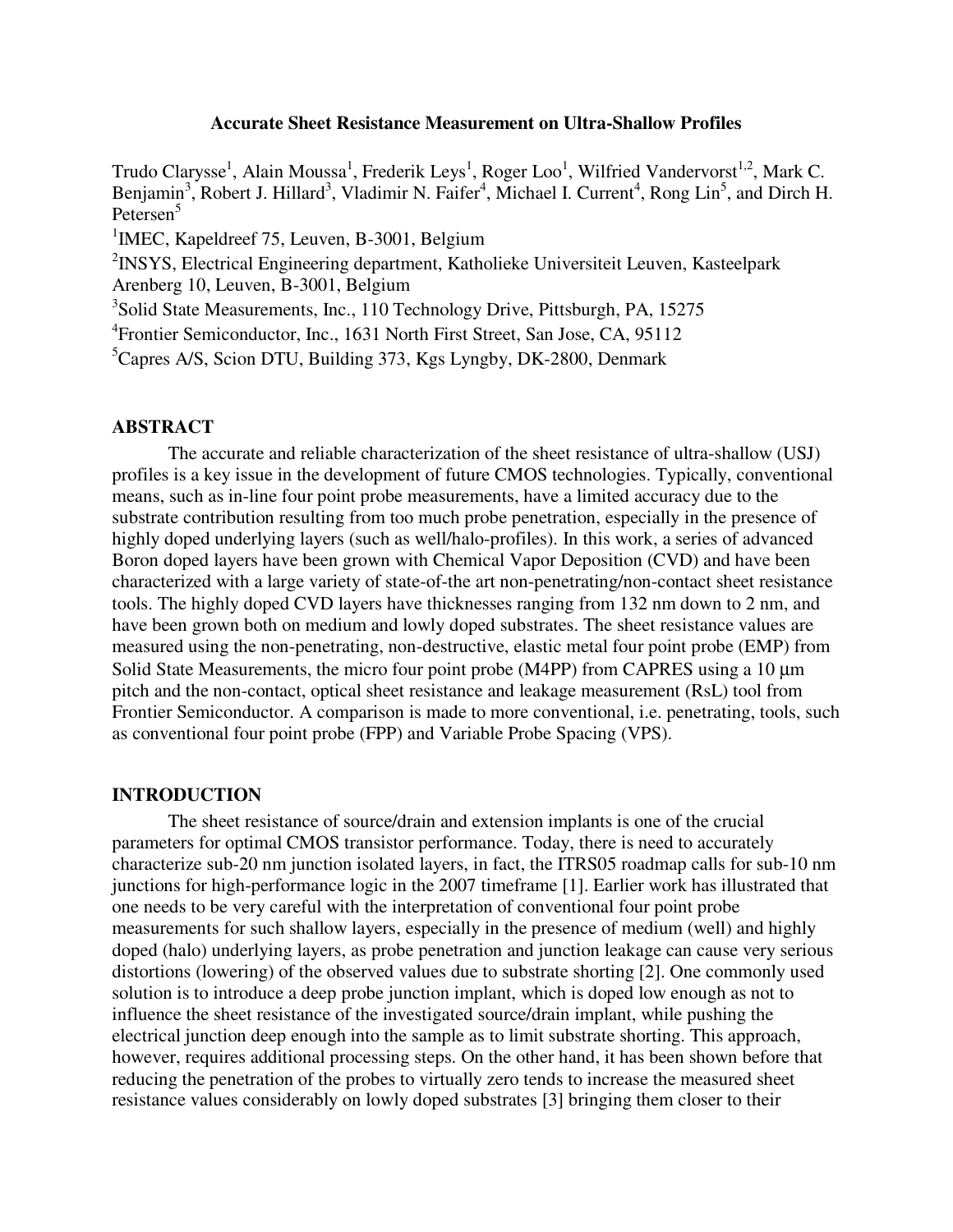expected values. In this work we study into more detail the behavior of three recently developed zero-penetration and/or non-contact tools both on medium and lowly doped substrates and compare them with conventional means.

#### **STRUCTURES**

For this purpose two batches (structures 3.\* and 5.\*) of low temperature Chemical Vapor Deposited (CVD) [4] Boron doped layers have been grown with a dopant level of about  $2x10^{19}$ at/cm<sup>3</sup> and with thicknesses ranging from 132 down to 2 nm (table I). The Reduced Pressure Chemical Vapor Deposition (RP-CVD) system used in this work is a standard ASM Epsilon 2000 production epi reactor. This tool is a horizontal, cold wall, single wafer, load locked reactor with a lamp heated graphite susceptor in a quartz tube. Epitaxial layers were deposited on blanket 200 mm (001) Si wafers. Before deposition, the wafers received a clean in a diluted  $NH_4OH/O_3$  solution. The native oxide was removed by an in-situ bake.



**Figure 1**: SIMS Boron dopant profiles (table I): (a) Batch 1 (Series 3.\*) (b) Batch 2 (Series 5.\*) (c) Similar profiles on medium and lowly doped substrate

|      | Structure Xj at 1e19 | dopant     | <b>Substrate</b> | Sheet resistance (Ohm/sq) |             |             |            |            |         |                   |              |        |             |
|------|----------------------|------------|------------------|---------------------------|-------------|-------------|------------|------------|---------|-------------------|--------------|--------|-------------|
| name | <b>SIMS</b>          | level      | level            | <b>Theory</b>             | <b>RS75</b> | <b>RS75</b> | <b>VPS</b> | <b>VPS</b> |         | RsL/Imec RsL/Imec | RsL/FSM M4PP |        | <b>EMP</b>  |
|      | (nm)                 | (at/cm3)   | (at/cm3)         | border                    | border      | center      | border     | center     | border  | center            | center       | center | half-radius |
| 3.0  | 1.1                  | $2.50E+19$ | $7.E+17$         | 21599                     | 14          | 14          | 44         |            | >100000 | >100000           | >100000      |        |             |
| 5.0  | 1.7                  | $2.88E+19$ | $7.E+17$         | 14558                     | 13          | 13          |            |            | >100000 | >100000           | >100000      |        |             |
| 3.1  | 1.8                  | $2.50E+19$ | $7.E+17$         | 13218                     | 14          | 14          | 38         |            | >100000 | >100000           | >100000      |        |             |
| 3.2  | 4.7                  | $2.60E+19$ | $7.E+17$         | 6819                      | 14          | 14          | 36         |            | >100000 | >100000           | >100000      |        | 30240       |
| 5.1  | 4.8                  | $3.00E+19$ | $7.E+17$         | 5111                      | 13          | 13          |            |            | >100000 | >100000           | >100000      |        |             |
| 3.3  | 7.7                  | $2.40E+19$ | $7.E+17$         | 4484                      | 13          | 13          | 35         |            | >100000 | >100000           | >100000      | 60384  | 24470       |
| 3.4  | 10.7                 | 1.80E+19   | $7.E+17$         | 3817                      | 13          | 13          | 30         |            | 13919   | 20370             | 17920        | 26988  | 15585       |
| 5.2  | 11.2                 | $2.90E+19$ | $7.E+17$         | 2777                      | 15          | 15          |            |            | 5867    | 15570             | 28729        | 21516  | 12680       |
| 3.5  | 17.0                 | $1.60E+19$ | $7.E+17$         | 2608                      | 15          | 15          | 32         |            | 5105    | 7061              | 6377         | 6695   | 5461        |
| 5.3  | 17.1                 | $3.18E+19$ | $7.E+17$         | 1746                      | 18          | 18          |            |            | 3298    | 5394              | 5790         | 5249   | 4828        |
| 5.4  | 22.0                 | $3.00E+19$ | $7.E+17$         | 1603                      | 14          | 14          |            |            | 2167    | 3455              | 4135         | 3890   | 2942        |
| 3.6  | 28.5                 | $1.70E+19$ | $7.E+17$         | 1491                      | 19          | 30          | 85         |            | 2020    | 2552              | 2659         | 2958   | 2240        |
| 5.5  | 34.0                 | $3.07E+19$ | $7.E+17$         | 974                       | 12          | 12          |            |            | 1147    | 1605              | 2268         | 1891   | 1647        |
| 3.7  | 41.2                 | $2.30E+19$ | $7.E+17$         | 970                       | 19          | 47          | 225        |            | 1089    | 1519              | 1620         | 1712   | 1662        |
| 5.6  | 72.0                 | $2.70E+19$ | $7.E+17$         | 506                       | 101         | 212         |            |            |         |                   | 684          | 711    | 783         |
| 5.7  | 132.0                | $2.87E+19$ | $7.E+17$         | 276                       | 284         | 380         |            |            |         |                   | 347          | 407    | 387         |
| 5.9  | 10.4                 | $3.03E+19$ | $1.E+15$         | 2661                      | 4330        | 7770        |            | 13182      | 5615    | 10374             | 13209        | 13136  | 7421        |
| 5.10 | 16.8                 | $2.84E+19$ | $1.E+15$         | 1751                      | 2620        | 4020        |            | 5074       | 3150    | 4795              | 4880         | 5335   | 4075        |

**Table I**: Characteristics of the CVD structures used and their theoretical (SIMS-based) and experimental sheet resistances in the center, within half-radius or near the border of the wafer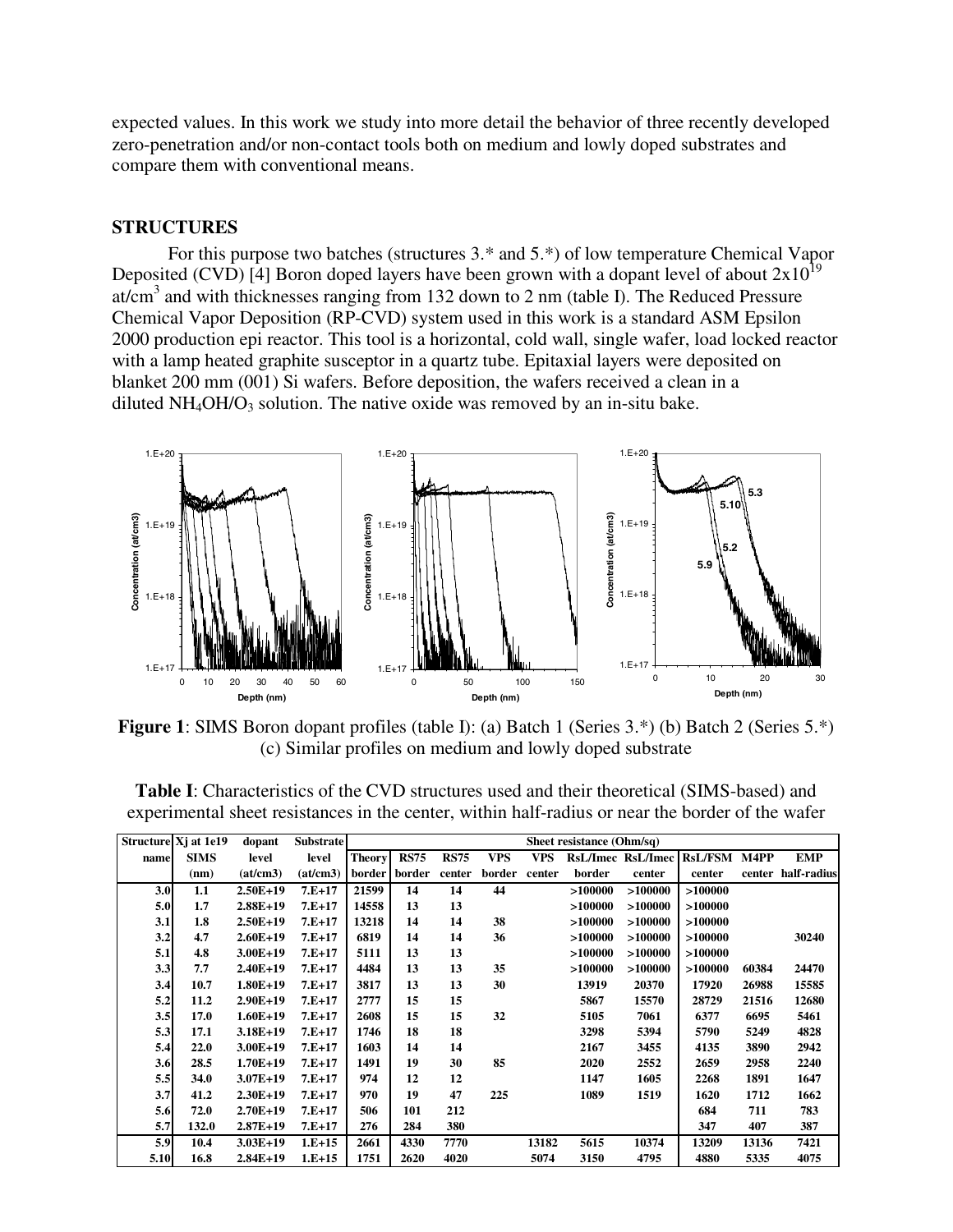The Boron doped layers were grown at 700C, 40 Torr, with  $SiCl<sub>2</sub>H<sub>2</sub>$  as the Si precursor and  $B_2H_6$  (1% in H<sub>2</sub>) as the dopant gas. Most layers were grown on top of a 20 µm thick medium doped Arsenic epilayer (about  $7x10^{17}$  at/cm<sup>3</sup>) with a sheet resistance of about 14 ohm/sq (on top of a standard n-type substrate). The n-type epilayer was grown at 1130C, 760 Torr, with TCS (SiHCl<sub>3</sub>) as Si precursor and AsH<sub>3</sub> (0.1% in H<sub>2</sub>) as dopant gas. Two of these Boron layers, with 10 and 15 nm nominal thickness, were also deposited directly on lowly doped substrates, in order to allow for conventional four point probe comparison. The low energy Secondary Ion Mass Spectrometry (SIMS) Boron dopant profiles for both batches are shown in figure 1.

All structures were made in duplicate in order to speed up the data collection between the different involved laboratories. It has been verified with the RsL/Imec tool (see further on) that the differences between duplicate wafers were always within 10-30 %, the worst deviations being observed for the shallowest structures. For most experimental techniques, except VPS (see further on), the results close to the center of the wafer are given. For EMP a five-point average is given taken within half the wafer radius, which due to wafer non-uniformity may result in an underestimation relative to the other techniques of about 20 %. Where available also the data near the wafer border are given. The sheet resistance maps of the zero-penetration tools had a standard deviation of about 15-25 %, with the highest values located in the center.

### **SHEET RESISTANCE**

Based on the SIMS profiles (near the wafer border) and assuming full activation and crystalline mobilities [5] it is straight forward to calculate a theoretical lower limit for the expected sheet resistances (as shown in table I and figure 2c). Next, let us consider the sheet resistance results as obtained from a conventional four point probe tool (Omnimap RS75) and variable probe experiments (VPS) [6] performed on a qualified spreading resistance probe (SRP) tool. First, we observe a good agreement (within 25 %) between the expected theoretical sheet resistance values and the slightly higher RS75 values (near the wafer border) for the two 10/15 nm boron layers grown directly on lowly doped substrate (table I, figure 2c), as is to be expected since substrate shorting is limited in this case (see also discussion on activation further on). Also, the (near border) RS75 value on the thick 132 nm layer on top of the medium doped As layer agrees well with the theoretical estimate (within 5%). For thinner layers (less than 70 nm), however, the RS75 values decrease instead of increasing (table I, figure 2a), due to a fatal amount of substrate shorting. For the thinnest layers, the RS75 value is about 14 ohm/sq, i.e. equal to the sheet resistance of the underlying As layer.

As VPS uses a lower probe load, i.e. about 5g, one expects less probe penetration (about 5-10 nm) and hence less sheet resistance distortions than in the RS75 case. As illustrated in table I (and figure 2a), the VPS data indeed show significantly higher values than RS75 (on the medium doped As layer). However, as for the RS75 case, as one considers shallower structures, the sheet resistance values are again completely dominated by substrate shorting. Hence, RS75 and VPS can be considered to be completely useless for ultra-shallow junction (USJ) profiles in the presence of a medium/highly-doped sub-layer.

Next, let us consider the zero-penetration/non-contact techniques: (i) the elastic metal four point probe (EMP) from Solid State Measurements [7], (ii) the micro four point probe (M4PP) tool from CAPRES [8] and (iii) the sheet resistance and leakage (RsL) tool from Frontier Semiconductor [9]. EMP is a four point probe tool based on the usage of relatively large metal probes (load=25 g, contact size=30-50 µm, separation=1.8 mm), which make only an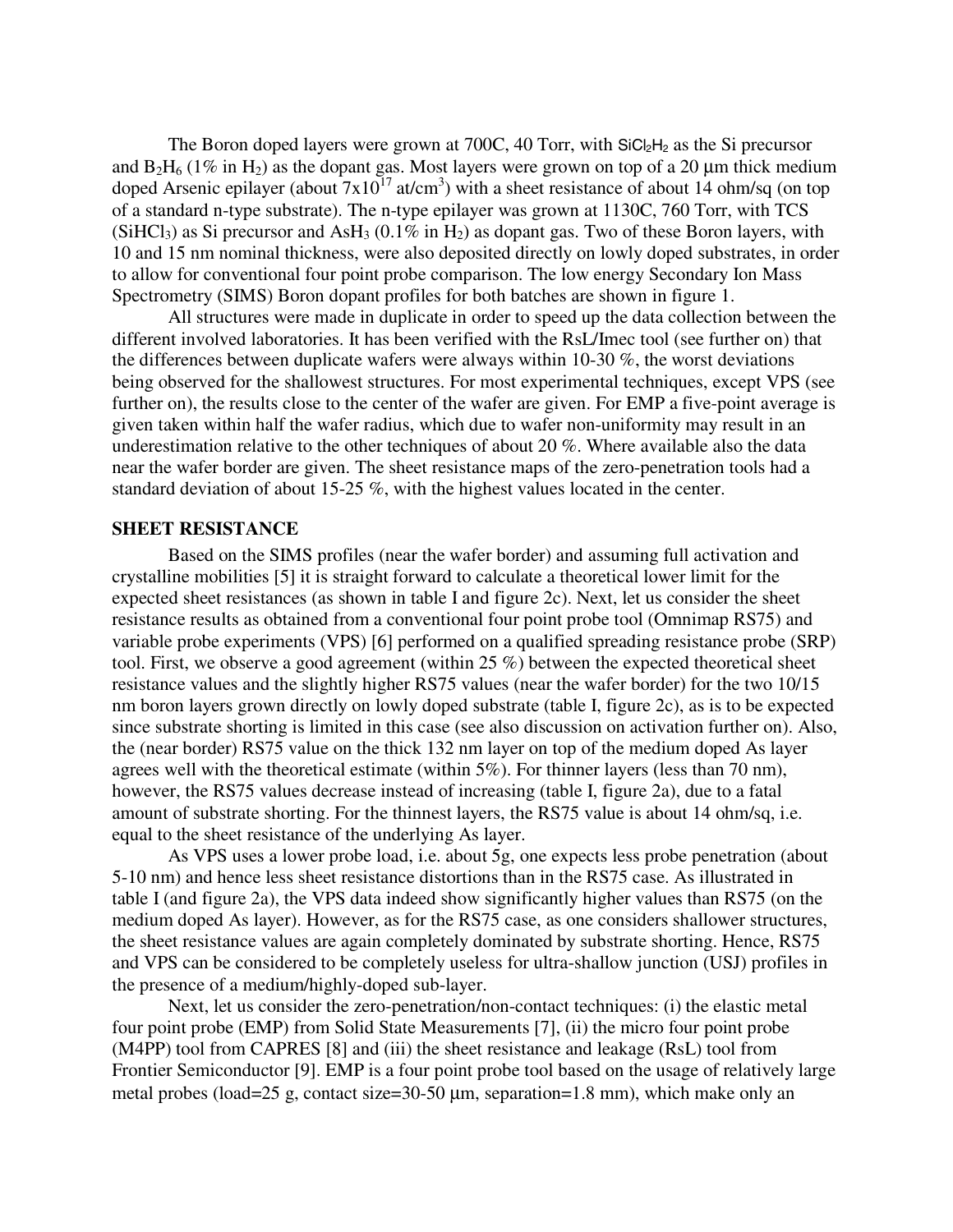elastic contact with the sample/wafer, i.e. are non-destructive (no imprints afterwards). Measurements were performed both with constant electric field (20 mV/mm) and constant current (0.1 mA), giving similar results. EMP has the advantage that by switching the probe head, one can also do non-destructive current-voltage (CV) measurements and extract near surface concentration information. M4PP uses a miniaturized four point probe head made with micro-machining processes, which allows access to quite small structures (contact size  $= 50-100$ ) nm, separation=10  $\mu$ m) with an extremely low load (~0.3 mg). The current setpoint ranged between 1 and 50 µA. Furthermore, M4PP has the intrinsic capability to measure absolute carrier depth profiles on beveled samples [10]. Finally, RsL is an optical, non-contact technique based on the principle of measuring the difference in surface photo-voltage as generated by an LED between voltage probes (2 mm separation) located about 1 mm above the wafer surface. In this work, the Imec RsL tool used a short wavelength LED and the FSM RsL tool used a different LED with a wavelength optimized for a wider range of junction depths. In addition to sheet resistance measurements, the RsL tool allows for independent extraction of junction leakage current density. The recombination current density was in the range  $10^{-6}$  to  $10^{-5}$  A/cm<sup>2</sup> for all junctions with  $X_i > 10$ nm. Two of the ultra-thin epi layers, structures 5.0 and 5.1, had very high leakage levels,  $>10^{-2}$  A/cm<sup>2</sup>, indicating essentially no p-n junction. The other structures with  $X_j$ <10 nm had leakage currents in the range of 10<sup>-4</sup> to 10<sup>-3</sup> A/cm<sup>2</sup>.



**Figure 2**: (a&b) Experimental sheet resistances normalized versus their theoretical value based on SIMS (c) Experimental sheet resistance for (almost) identical 10/15 nm boron layers on medium  $(7x10^{17}$  at/cm<sup>3</sup>) and lowly doped substrate. See also table I.

Overall, all the zero-penetration techniques (EMP, M4PP, RsL) are indeed able to measure a sheet resistance on the medium doped  $(7x10^{17}/cm^3)$  sub-layer which follows the expected increasing trend as the layer thickness decreases down to 10 nm (table I). Figure 2a  $\&$ 2b show the sheet resistance values as obtained by EMP (half radius) and M4PP, RsL (wafer center) normalized relative to the theoretical (SIMS) values (border). For the extremely shallow layers (less than 7.7 nm) either no value could be measured (except in one case) (M4PP, EMP) or a value higher than the maximum range (RsL) was reported. As discussed in the next section, this is, however, not a limitation of the tools themselves, but of the layers grown. A closer inspection of the data shows that the M4PP and RsL (center) values typically are the largest,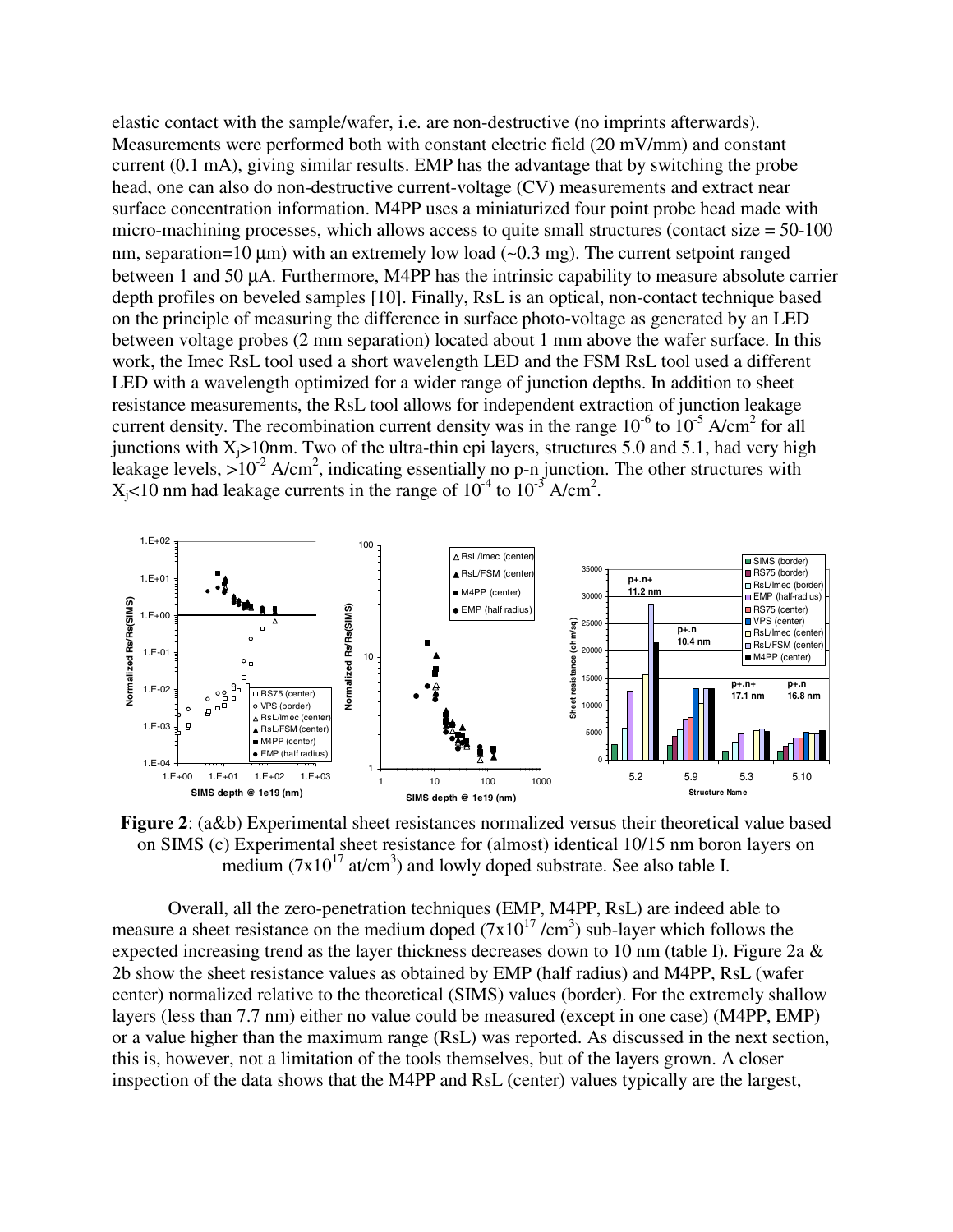while the EMP (half-radius) ones are the smallest. The difference becomes significant for the shallowest measurable layer (7.7 nm), where it is about a factor of 3.

On the (almost) identical 15 nm layers on medium and lowly doped substrates (structures 5.3 & 5.10) (figure 2c) we observe that all techniques give results (in the center) within 30%, irrespective of the substrate. On the other hand, for the 10 nm layer on lowly doped substrate (structure 5.9) we see a factor of 2 difference (between EMP within half-radius and RsL/M4PP in the center), which increases to a factor of 4 when going to the medium doped substrate (structure 5.2), while the theoretical (border) values differ less than a few percent. It has been verified that the difference between EMP vs RsL/M4PP on structure 5.9 is not due to the usage of duplicate wafers for each structure. Dependent on the reliability one attributes to the RS75 value, one can argue that either RsL/M4PP overestimates the sheet resistance (surface states/defects/current density) or that EMP underestimates the real sheet resistance (stress effects leakage current). Based on the higher (more reliable, less penetrating) VPS result and earlier work showing an increase of the sheet resistance for decreasing probe penetration (and load) [3], the latter might be more probable. Furthermore, all techniques give a significantly higher value for the same 10 nm layer on a medium doped sublayer (structure 5.2 vs 5.9), which is opposite to what one expects. Further work will be needed to clarify the underlying physical reasons for all of these observations

#### **DISCUSSION**

Ultimately one is interested in the activation level of the involved layers. As one can see from figure 2a, the experimental non-penetrating sheet resistances deviate increasingly (towards higher ratio values) from the theoretical values for the shallower structures, indicating a lower activation for the latter ones up to the point where they start to fail. Further information can be found by plotting the inverse of the sheet resistance values versus the thickness of the respective layers taken at a SIMS dopant level of  $10^{19}$  at/cm<sup>3</sup>. These curves (for both batches in the center) are shown in figure 3. As the CVD layers have quite box like profiles (figure 1) their theoretical sheet resistance is approximately given by the formula:  $R_s = \rho/d$ , where  $\rho$  and *d* are respectively the layer resistivity and thickness. Hence,  $1/R_s = d/\rho$ , i.e. the inverse sheet resistance should be a straight line versus depth with a slope proportional with the inverse of the layer resistivity and going through the origin. As one can see from figure 3, one obtains indeed a straight line, confirming the reliability of the obtained results. The slope of these curves indicates an active concentration level (in the center) of about  $1.9x10^{19}$  carriers/cm<sup>3</sup>, which is about 75 % of the average SIMS dopant level  $(2.5x10^{19} \text{ at/cm}^3 \text{ near the border})$ .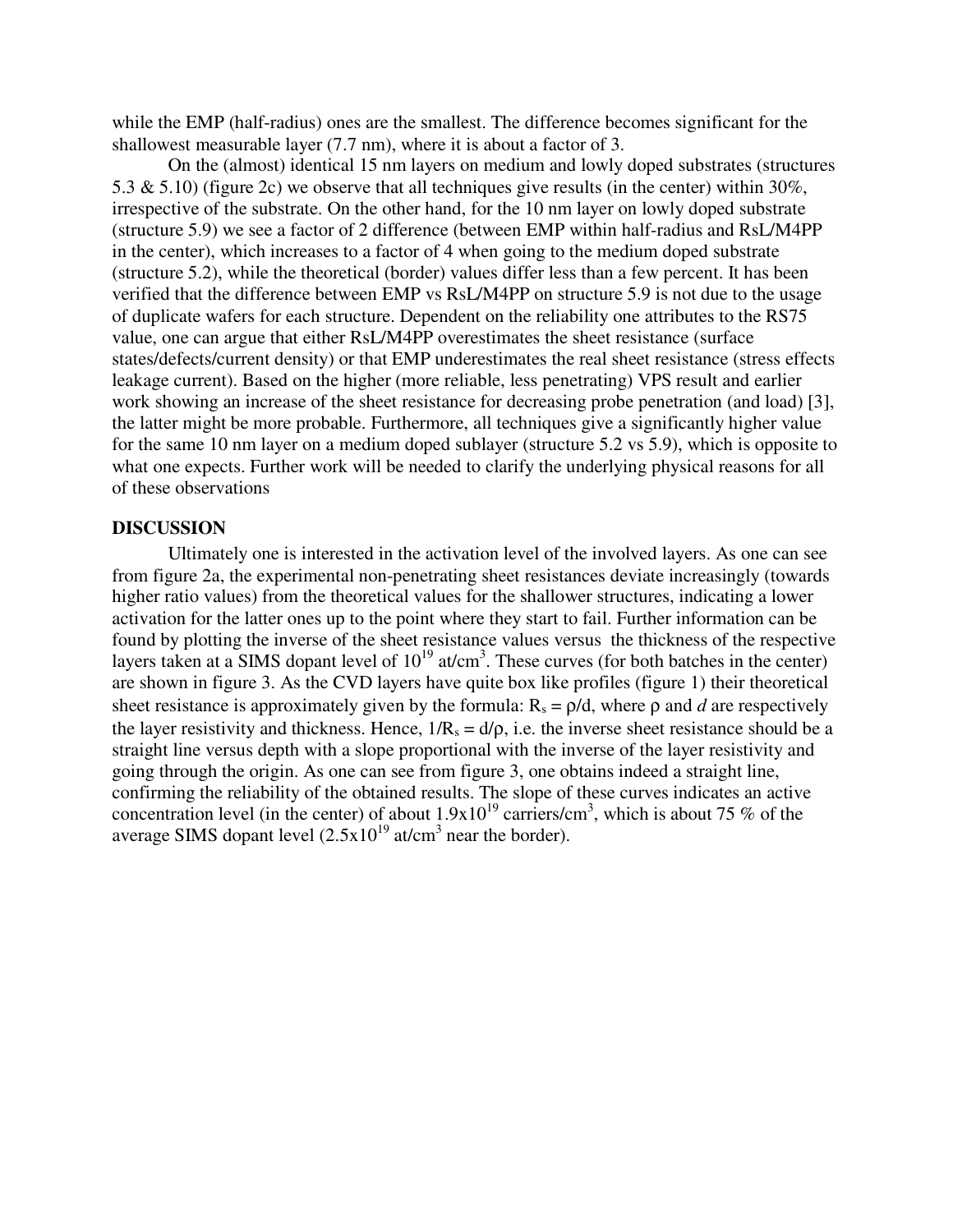

**Figure 3**: Inverse of sheet resistance versus layer thickness: (a) batch 1, (b) batch 2.

We observe, however, that the correlation lines in figure 3, intersect the x-axis at about 6-8 nm, i.e. they do not go through the origin. This behavior has been reported before on lowly doped substrates, for more highly doped CVD layers  $(8x10^{19}/cm^3)$ , where the intersection point was located at about 4-5 nm [3]. Previously, it was argued that an inactive layer of this thickness at the growth interface could be responsible for this offset, based on carrier illumination data. In this work additional information could be obtained from EMP CV measurements, which allow for the extraction of the near surface active carrier concentration levels. For all the involved CVD structures (having a p-type CV curve) a surface carrier value of about  $5x10^{17}$  /cm<sup>3</sup> was measured, i.e. only 5 % of the total dopant concentration as given by SIMS. Consequently, it may well be that the inactive sub-layer of 5-8 nm is not located at the growth interface, but actually at the surface of the wafer. Obviously, this explains also why no sheet resistance could be measured on the sub-8 nm layers. The fact that these in fact did not have an active p-type layer on top of the underlying n-type As layer, was confirmed by CV-measurements done by the EMP tool and the shape of the modulation frequency curves in RsL. Further work is in progress to obtain high resolution (nm) carrier depth profiles with scanning spreading resistance microscopy (SSRM), scanning capacitance microscopy (SCM) and M4PP, to definitely resolve this issue.

#### **CONCLUSIONS**

The sheet resistance is a crucial technological parameter for CMOS transistor optimization. In this work the capabilities of three state-of-the-art zero-penetration sheet resistance tools has been evaluated on a series of boron doped CVD grown layers with different thicknesses both on medium and lowly doped substrates and has been compared with conventional tools such as the RS75 and VPS.

 It follows that RS75 and VPS are giving useless results for sub-80 nm layers on medium  $(7x10^{17}/cm^3)$  oppositely doped underlying layers. On the other hand, the results obtained by EMP, M4PP and RsL all are consistent with the characteristics of the investigated layers down to 15 nm as evidenced by the agreement with the results of the same layers on lowly doped substrates, and the analysis of their inverse sheet resistance behavior. For the shallower structures variations of up to a factor of 3 were found, which need further study.